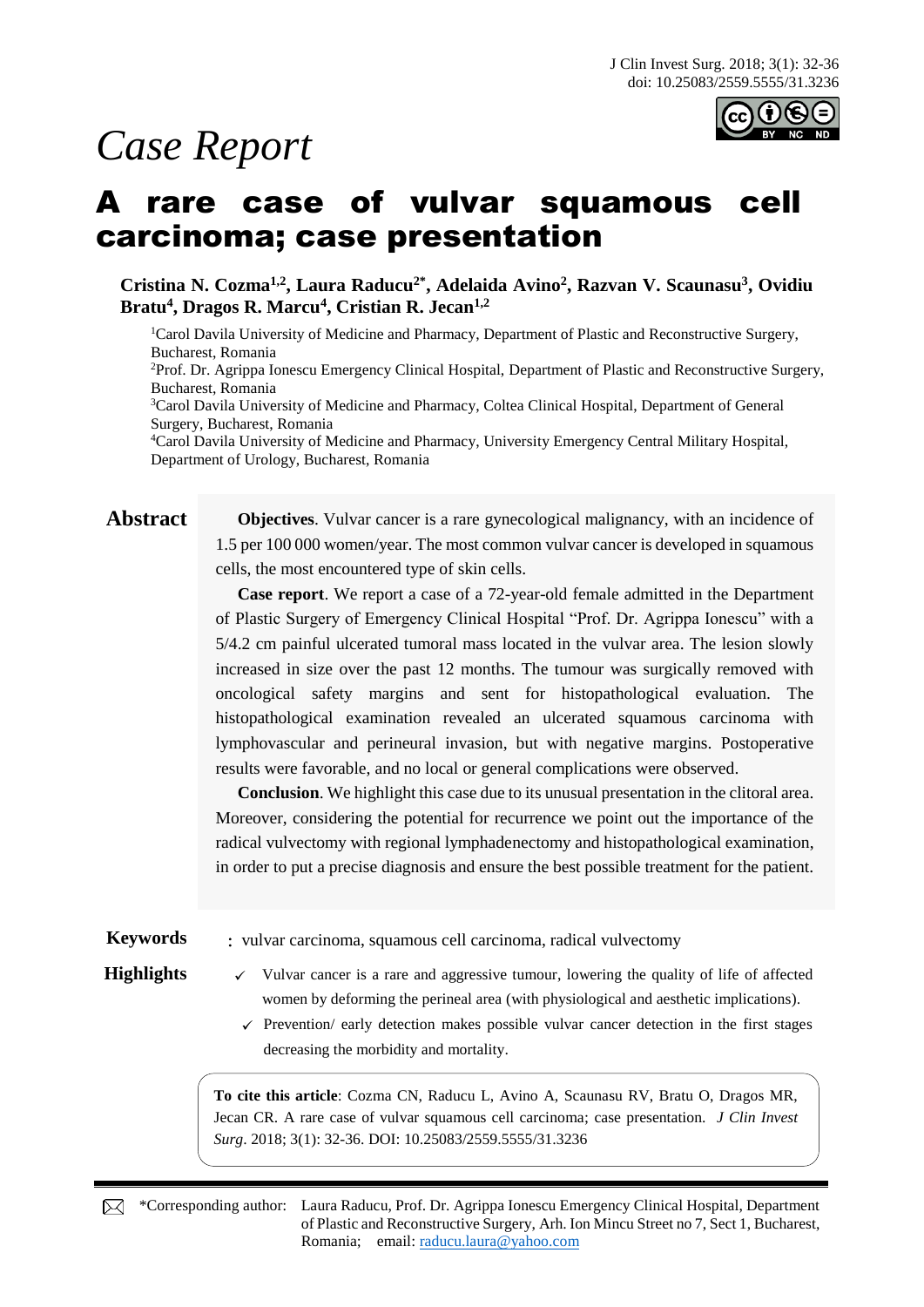### **Introduction**

Vulvar cancer is considered to be the forth gynecologic malignancy, representing 5% of all tumours of the female genital tract. 95% of them are squamous cell carcinomas (SCC), the rest 5% being melanomas, sarcomas and basal cell carcinomas (1). The annual incidence is 1.5 per 100.000 women/ year, increasing constantly with age, the average age at diagnosis being 75 years old (2). Generally, the prognostic is good if is diagnosed and treated in early stages, the cornerstone being represented by a radical local wide surgical excision (1).

There are two types of vulvar squamous cell carcinoma. The first one affects younger women and it is associated with high-risk types of Human Papillomaviruses (HPV), most of the time HPV genotypes 16, 18 and 33 (3). It is also connected to warty and/or basaloid vulvar intraepithelial neoplasia, representing 30% of the vulvar squamous cell carcinoma. The second type and the most frequent affects elderly women and it is not linked to any type of Human Papillomaviruses. In general, this type of squamous cell carcinoma is associated with lichen sclerosus that is characterized with pruritus and in time scratching leads to hyperplasia of squamous cells and further to atypia and vulvar intraepithelial neoplasia (4). This vulvar epithelial neoplasia, if is not discovered, might evolve to an invasive cancer (1).

The clinical examination displays pruritus, the most common symptom for vulvar cancers, vulvar bleeding, dysuria and discomfort. Local exam shows a lesion that can be described as a fleshy or warty tumour mass, with possible ulcerations (4).

Vulvar squamous cell carcinoma, in first stages has a horizontal growth with invasion in adjacent organs like vagina, urethra or anus followed by lymphatic spreading to regional lymph nodes (inguinal, femoral and pelvic). In advanced cases, distant metastases might be also present in liver, lungs or bones (5). Prognostic factors are considered the size of the lesion, the depth of the invasion and the disease stage (1).

Considering the histological examination vulvar squamous cell carcinoma can be classified in three types: basaloid, warty and keratinizing. The keratinizing is the most common type and appears after menopause despite the other types that appear before menopause (3).

Primary treatment consists in wide surgical excision associated if necessary with regional lymphadenectomy. Radiotherapy and chemotherapy are also recommended fragments, following incisional biopsy was suggestive in particular cases (1).

### **Case report**

A 72-year-old woman, fair skin type, was referred by the gynecologist to our plastic surgery department with a tumour mass situated on the vulvar region. The tumour appeared one year before and increased in size, being also associated with local discomfort, pain and dysuria. Local examination showed a warty tumour mass of 6/5 cm that involved almost all the anatomical parts of the vulva including labia majora and minora, clitoris, vestibule, vaginal introitus, and the urethral meatus (Figure 1). The clinical evaluation of regional adenopathy was positive with palpation of bilateral inguinal enlarged lymph nodes.



**Figure 1**. Preoperative aspect of the tumour

The patient had no other medical history. General clinical examination found a normal weight patient, in a good general condition without any particular findings. Complete blood test evaluation showed slightly elevated leucocytes and urinalysis revealed leucocytes and erythrocytes in urine. Further tests showed also the presence of a urinary infection. According to antibiogram, antibiotic treatment was started and a biopsy of the tumour was realized.

In order to evaluate the extension of the tumour a computed tomography was performed. The CT scan highlighted the tumour mass measuring 58,5/25 mm, with irregular borders, located on the anterior part of the vulvar region with inguinal metastatic lymph nodes with the biggest diameter of 18,5 mm on the right part and 24,5 mm on the left side.

Histopathological examination of the tissue for a squamous cell carcinoma.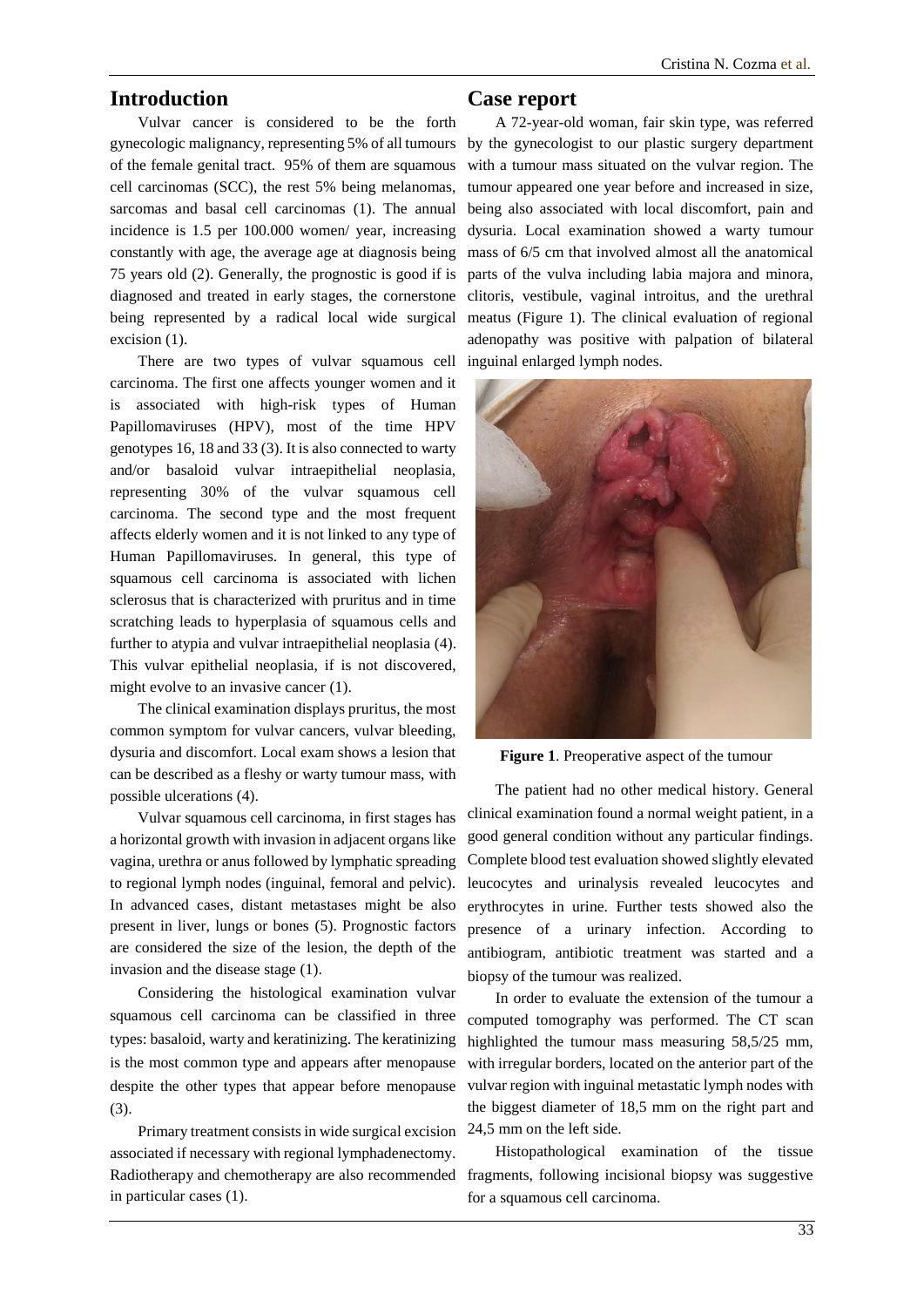surgical treatment of the tumour was performed under spinal anesthesia. Radical vulvectomy was realized with complete removal of the vulva to the level of pubis urogenital diaphragm. The excision was performed with a 1.5 cm safe margin in order to minimize local recurrence. Excision of 2 cm of the urethra was also realized being forced to reconstruct it using oral mucosa (Figure 2). Reconstruction of the vulvar region was completed using local fasciocutaneous advancement flaps continuously with reconstruction of the distal part of urethral meatus (Figure 3).



**Figure 2**. Intraoperative aspect after resection of the tumour



**Figure 3**. Postoperative aspect first day after surgery

Considering the presence of palpable bilateral inguinal lymph nodes, a full bilateral inguinofemoral lymphadenectomy was realized through separate

Considering the size and the tumor's aggressivity, incisions in the inguinal area. The patient made a good postoperative recovery. No local complications like edema, hematoma or infection were encountered.

periosteum, thigh deep fascia and inferior sheath of the pearls, apoptotic and dyskeratotic cells with atypical Histopathological examination showed keratin mitosis that involved the dermis and epidermis (Figure 4). The diagnosis revealed an ulcerated squamous cell carcinoma well differentiated (G1) measuring 5/4,2 cm, with a thickness of 22 mm, located in the clitoral area with extension to the urethral meatus. Lymphovascular and perineural invasion were found. All margins were free of tumour. From all the inguinal lymph nodes that were dissected 4 of them presented metastasis of squamous cell carcinoma, 3 nodes from the left side and 1 from the right part. According to TNM stabilization our patient had SCCs stage IIIB  $(T_2N_{2b}M_0)$ .



**Figure 4**. Mucosal invasion of the squamous cell carcinoma with good differentiation  $(G_1)$ . HE staining

Despite the oncologist recommendation our patient refused adjuvant radiotherapy. Follow up at three and six months showed no local recurrence or local discomfort.

#### **Discussion**

Vulvar cancer is a rare disease that affects especially elderly women. The prognosis is favorable when is diagnosed in an early stage with a five-year survival rate of 80 to 90% (6).

There are some characteristics of SCCs that influence the prognosis such as differentiation grades, location, tumour size and depth and perineural invasion. Our patient presented SCCs in first stage of differentiation  $(G_1)$  that has a good prognosis compared with stages 3 and 4 that recur and metastasize faster (6). In general, the SCCs located in the genital region are considered high risk and those in the vulvar area require special attention of the treatment due to the aggressiveness (7).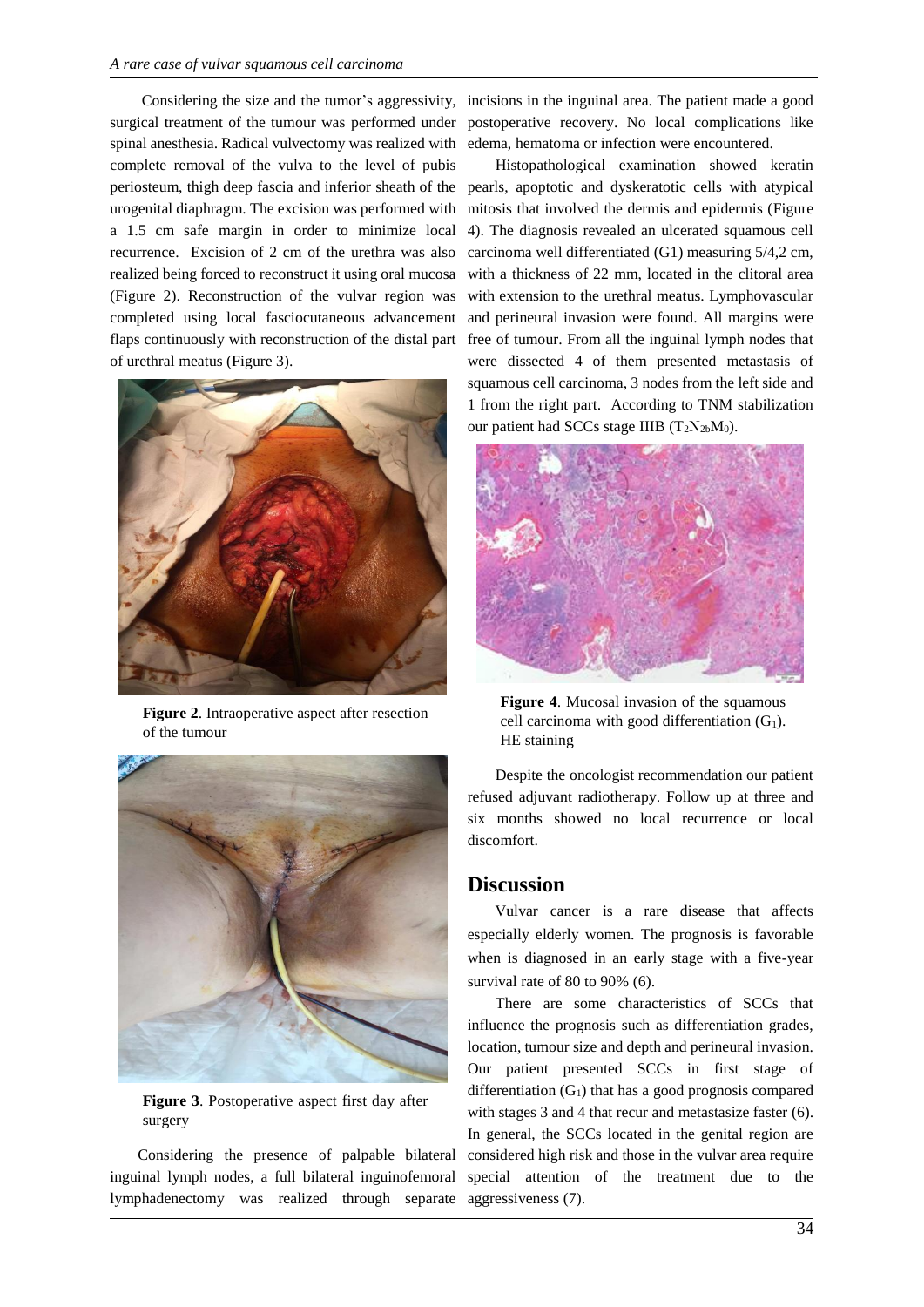The size of the lesion is also important in risk assessment. SCCs larger than 2 cm are more likely to recur and metastasize than those with a diameter of less than 2 cm. The size of the primary tumour is not the most important factor in defining prognosis, but the thickness. The thickness of the tumour is considered one of the most important factors, suggesting that a depth bigger than 6 mm have a higher risk for lymph node involvement and a rate of metastasis of 15% (8). In the case above, the histopathological examination showed a thickness of 22 mm, with invasion of the regional lymph nodes. Risk factors for lymph node metastasis include also age, degree of differentiation, tumour stage, presence of capillary-lymphatic space invasion. Almost 30% of patients with operable disease have lymph nodal extension (8).

Perineural invasion, known as neurotropism, is described as tumour cells in the perineural space (9). It is a poor prognostic factor (7) that was also present in our patient in addition with lymphovascular invasion and indicates the necessity of adjuvant therapy.

The staging of this type of skin cancer can be realized using American Joint Committee on Cancer classification (AJCC with TNM) or the International Federation of Gynecology and Obstetrics classification (FIGO). The information required are the dimension and extent of the tumour, node status and presence of distant metastasis. The case that we reported presented a tumour less of 5 cm with invasion in the vulva and lower urethra  $(T_2)$ , spread in 4 regional lymph nodes  $(N_{2b})$  with no distant metastasis that was classified as stage  $III<sub>b</sub>$ according to AJCC and FIGO classifications (1, 10).

In this stage the recommended treatment is wide local excision with regional lymphadenectomy associated with adjuvant radiotherapy (8). In our case radical vulvectomy was necessary considering the tumour size and invasion. This was also associated with separate incision for realizing inguinal lymphadenectomy.

Adjuvant radiotherapy is recommended in high risk cases with tumour size over 4 cm, lymphovascular invasion, lymph node invasion and close or positive surgical margins (11). Radiotherapy of the inguinal region is also indicated in patients that have only an invaded lymph node (1). Our patient refused any adjuvant therapy, being more predisposed to local recurrences.

Prognosis is relative good in early stages, the most important factor, like in breast cancer, being the presence of regional lymph nodes metastasis (12). The 5-year survival rate is 70-90% for patients with negative nodes compared to 25-41 % for those with lymph nodes metastasis. Other negative prognostic factors are

perineural invasion, stage and older age. Considering FIGO classification, our patient has a 1-year survival rate of 74% and a 5-year survival rate of 43% that is probably reduced due to radiotherapy rejection. Recurrences are more difficult to treat and can lead to distant metastasis (13, 14).

#### **Conclusions**

Vulvar cancer is a rare and aggressive tumour having a disabling effect on women, lowering their quality of life by deforming the perineal area that can affect their relationships, body image and confidence. Prevention followed by early detection and histological examination of any suspect vulvar lesions makes possible vulvar cancer detection in the first stages decreasing the morbidity and mortality.

#### **References**

- 1. Alkatout I, Schubert M, Garbrecht N, Weigel MT, Jonat W, Mundhenke C, Günther V. Vulvar cancer: epidemiology, clinical presentation, and management options. Int *J Womens Health*. 2015; 7: 305-13. PMID: 25848321, DOI: 10.2147/IJWH.S68979
- 2. Ueda Y, Enomoto T, Kimura T, Yoshino K, Fujita M, Kimura T. Two Distinct Pathways to Development of Squamous Cell Carcinoma of the Vulva. *J Skin Cancer*. 2011; 2011: 951250. PMID: 21188235, DOI: 10.1155/2011/951250
- 3. Sagdeo A, Gormley RH, Abuabara K, Tyring SK, Rady P, Elder DE, Kovarik CL. The diagnostic challenge of vulvar squamous cell carcinoma: Clinical manifestations and unusual human papillomavirus types. *J Am Acad Dermatol*. 2014; 70(3): 586-8. PMID: 24528909, DOI: 10.1016/j.jaad.2013.11.027
- 4. van de Nieuwenhof HP, van der Avoort IAM, de Hullu JA. Review of squamous premalignant vulvar lesions. *Crit Rev Oncol Hematol*. 2008; 68(2): 131- 56. PMID: 18406622,

DOI: 10.1016/j.critrevonc.2008.02.012

- 5. Jones RW, Baranyai J, Stables S. Trends in squamous cell carcinoma of the vulva: the influence of vulvar intraepithelial neoplasia. *Obstet Gynecol*. 1997; 90(3): 448-52. PMID: 9277660.
- 6. Nooij LS, Brand FA, Gaarenstroom KN, Creutzberg CL, de Hullu JA, van Poelgeest MI. Risk factors and treatment for recurrent vulvar squamous cell carcinoma. *Crit Rev Oncol Hematol*. 2016; 106: 1-13. PMID: 27637349, DOI: 10.1016/j.critrevonc.2016.07.007